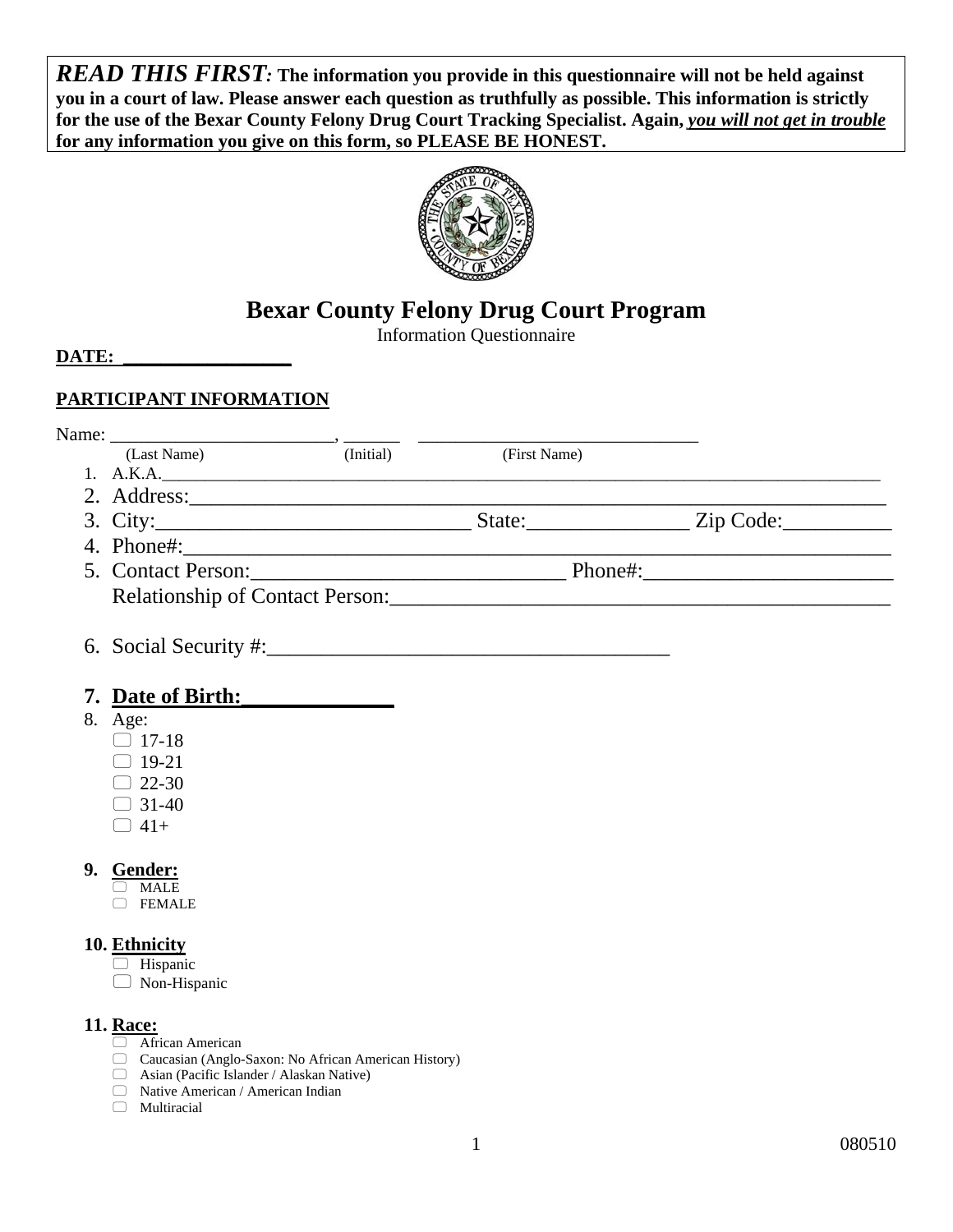- 12. Marital Status
	- Married
	- $\Box$  Single
	- Divorced
	- □ Separated
	- **Living as Married**
	- $\Box$  Widow(er)

13. Are you pregnant?

- Yes
- $\Box$  No
- Unknown
- $\Box$  N/A
- 14. How many children do you have?\_\_\_\_\_
- 15. How many children do you have to support?
- 16. How many people live in your home?

17. Who has custody of these children?

- $\Box$  I do.
- My wife/husband
- $\Box$  My mother/father
- My ex-wife/ex-husband
- The State of Texas  $\Box$  The Sta  $\Box$  Other:
- 

18. Did you lose custody because of a legal problem?

- Yes
- $\Box$  No
- $\Box$  N/A

19. Is gaining the custody of your children part of your treatment goal?

- □ Yes
- $\Box$  No
- $\Box$  N/A

## **B) EDUCATION**

- 1. How many years of education do you have? \_\_\_\_\_\_\_\_\_\_\_\_\_\_\_\_\_\_\_\_\_\_\_\_\_
- **2. What level of education have you completed?** 
	- $\Box$  Some High School (Less than 12th Grade)
	- High School Diploma
	- $\Box$  GED
	- Vocational School
	- □ Some college
	- Post High School Degree (Bachelor's, Master's, Associates)
- 3. Are you attending school right now?
	- $\Box$  Yes, and the name of the school is:
	- No.
- 4. Do you think you have any difficulties in the following areas?
	- Reading
	- $\hfill\Box$  Writing
	- $\Box$  Adding / Subtracting
	- Concentrating
	- No problems with these areas.

### **C) EMPLOYMENT**

- 1. Are you employed?
	- Yes
	- $\Box$  No
- 2. If **Un**employed, have long have you been unemployed?
	- \_\_\_\_\_\_\_\_Months
	- \_\_\_\_\_\_\_\_Years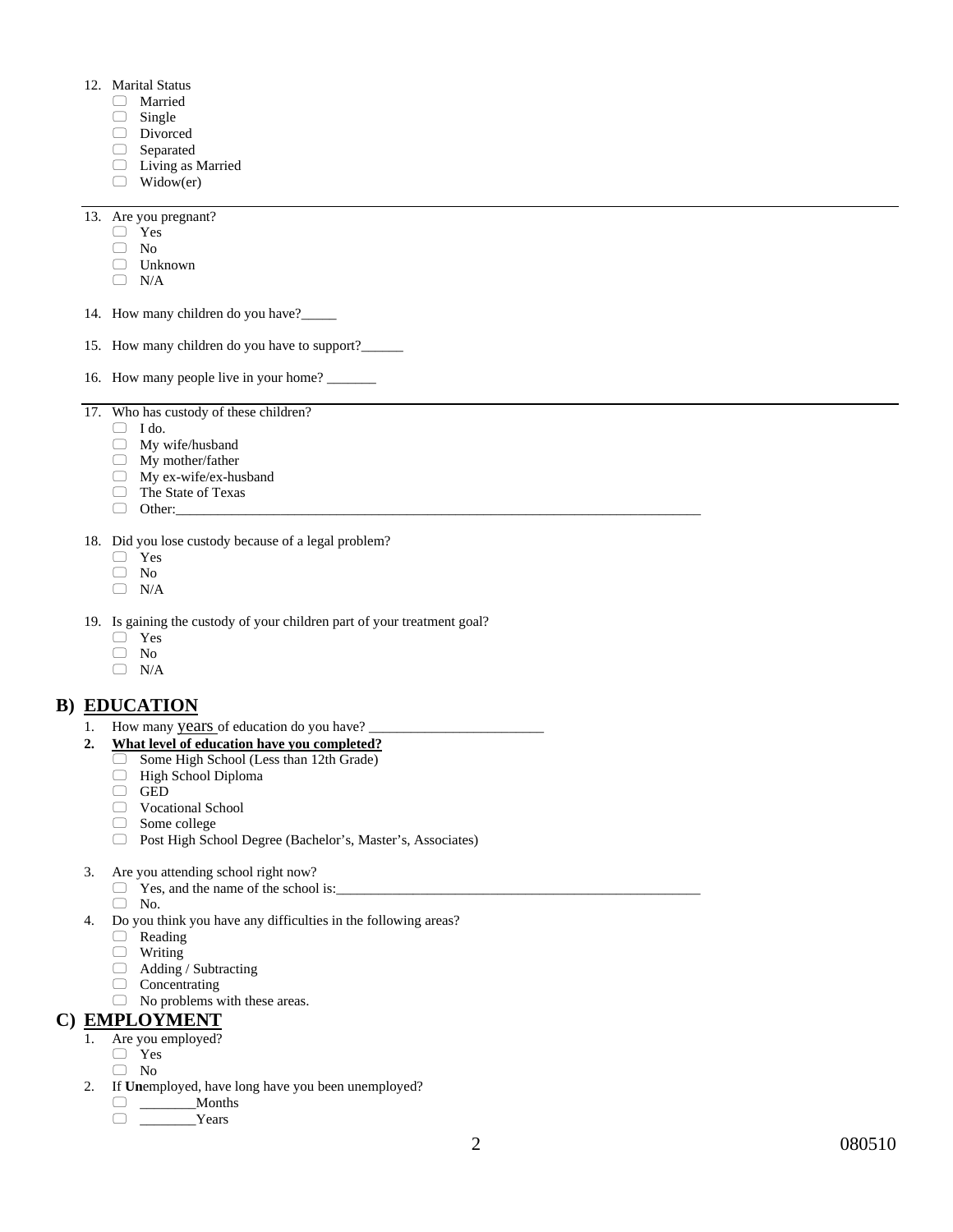| 3. |  | Are you receiving Public Assistance? |
|----|--|--------------------------------------|
|    |  |                                      |

- □ Yes
- $\hfill\Box$  No
- $\Box$  Pending
- 4. How long you been receiving Public Assistance? \_\_\_\_\_\_\_\_\_\_\_\_\_Months\_\_\_\_\_\_\_\_\_\_\_\_\_\_\_\_\_Years

### If you are *EMPLOYED* answer questions **5 – 11**, if you are *NOT EMPLOYED* skip to question **12**.

- 5. Where do you work?
- 6. What do you do there?
- 7. What's your work phone number?
- 8. Do you enjoy your job?
	- □ Yes
	- $\Box$  No
- 9. How much were you paid per hour? \$\_\_\_\_\_\_\_\_\_\_\_/hr.
- 10. About how much income do you earn a year from employment?
	- $\Box$  \$0 \$999
	- $\Box$  \$1,000 \$4,999
	- $\Box$  \$5,000 \$9,999
	- $\Box$  \$10,000 \$19,999
	- $\Box$  \$20,000 \$29,999
	- $\Box$  \$30,000 \$44,999
	- $\Box$  \$45,000 \$59,999
	- $\Box$  \$60,000 +

11. What is the average number of hours you worked each week? \_\_\_\_\_\_\_\_\_\_hr(s).

12. If not employed, what is source of income?

- $\Box$  SSI
- $\Box$  Family
- $\Box$  Significant Other
- **Public Assistance**
- Social Security Pension
- $\Box$  Other  $\Box$

13. Are you currently looking for a job?

- □ Yes
- $\Box$  No

14. What are some of the challenges of getting this job? **(Check as many as apply)**   $\Box$  Health problems

- **Probation**
- Addiction
- No Education
- No Experience
- $\hfill\Box$  <br> No training
- Incarceration
- Criminal Record
- No I.D.
- Treatment schedule
- $\Box$  Personal injury
- 15. Have you ever received special job training?
	- Yes
	- $\hfill\Box$  No
- 16. What kinds of special training have you received?

### **D) LEGAL**

- 1. Have you ever been arrested for arson?
	- Yes
	- $\Box$  No
- 2. Have you ever been arrested for a violent crime?
	- □ Yes
	- $\hfill\Box$  No

\_\_\_\_\_\_\_\_\_\_\_\_\_\_\_\_\_\_\_\_\_\_\_\_\_\_\_\_\_\_\_\_\_\_\_\_\_\_\_\_\_\_\_\_ \_\_\_\_\_\_\_\_\_\_\_\_\_\_\_\_\_\_\_\_\_\_\_\_\_\_\_\_\_\_\_\_\_\_\_\_\_\_\_\_\_\_\_\_

 $\Box$  Already employed  $\Box$  School schedule School schedule Transportation No childcare Pregnant

**Family responsibilities.** 

Other\_\_\_\_\_\_\_\_\_\_\_\_\_\_\_\_\_\_\_\_\_\_\_\_\_\_\_\_\_\_\_\_\_\_\_\_\_\_\_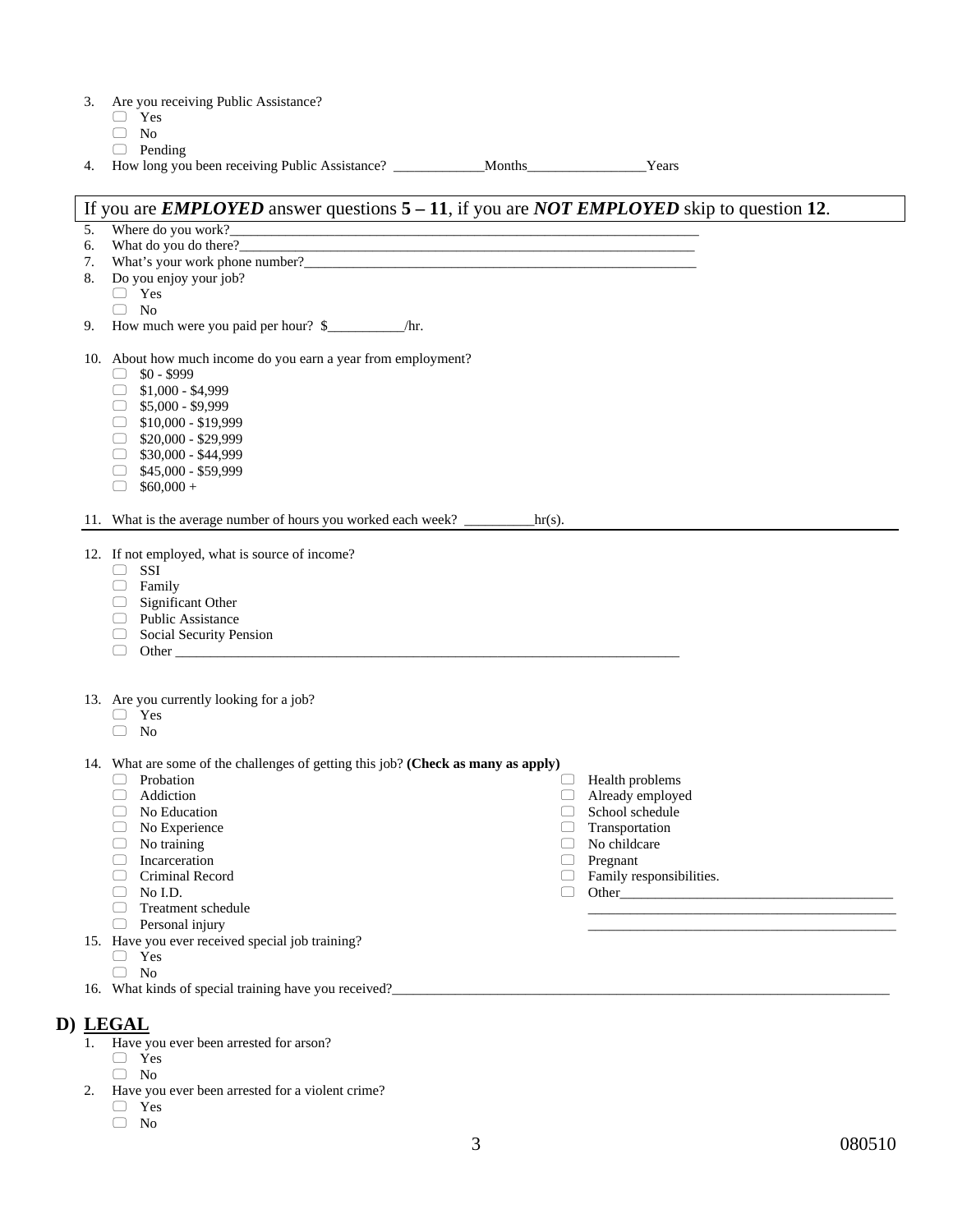| 3.  |                                                                                 |  |
|-----|---------------------------------------------------------------------------------|--|
| 4.  | How many times were you arrested in the last 2 years? __________times.          |  |
| 5.  | How many times were you arrested for reasons related to drugs? __________times. |  |
| 6.  |                                                                                 |  |
| 7.  | Do you have any other pending cases?                                            |  |
|     | $\Box$ Yes<br>N <sub>o</sub>                                                    |  |
|     |                                                                                 |  |
| 8.  |                                                                                 |  |
| 9.  | Is there a protection order against you?                                        |  |
|     | $\Box$ Yes                                                                      |  |
|     | No<br>∩                                                                         |  |
|     |                                                                                 |  |
|     | E) MEDICAL<br>1) Do you have medical insurance?                                 |  |
|     | $\Box$ Yes                                                                      |  |
|     | $\Box$ No                                                                       |  |
| 2)  |                                                                                 |  |
| 3)  | Are you covered by more than one insurance company?                             |  |
|     | $\Box$ Yes                                                                      |  |
|     | $\Box$ No                                                                       |  |
| 4)  | If yes, who is your secondary insurance provider?                               |  |
| 5)  | Are you a veteran?                                                              |  |
|     | $\Box$ Yes                                                                      |  |
|     | $\Box$ No                                                                       |  |
| 6)  | Were you honorably discharged?                                                  |  |
|     | $\Box$ Yes                                                                      |  |
|     | $\Box$ No                                                                       |  |
|     | $\Box$ N/A                                                                      |  |
| 7). | Who is your primary care physician?                                             |  |
| 8)  |                                                                                 |  |
| 9)  |                                                                                 |  |

10) Please list any prescribed medication you take.

## **G) MENTAL HEALTH**

|    | Have you ever had a <i>mental health evaluation</i> ?                           |
|----|---------------------------------------------------------------------------------|
|    | Yes                                                                             |
|    | No                                                                              |
| 2. | If yes, what was the <i>diagnosis</i> ?                                         |
|    |                                                                                 |
| 3. | Have you ever been <i>hospitalized</i> for a mental health reason?              |
|    | Yes                                                                             |
|    | N <sub>0</sub>                                                                  |
| 4. | How <i>long</i> did you stay there? days<br>months                              |
| 5. | When was the <i>last time</i> you were hospitalized for a mental health reason? |
| 6. | Are you <i>currently receiving</i> mental health counseling?                    |
|    | <b>Yes</b>                                                                      |
|    | N <sub>0</sub>                                                                  |
|    | τc<br>$\overline{\phantom{a}}$                                                  |

\_\_\_\_\_\_\_\_\_\_\_\_\_\_\_\_\_\_\_\_\_\_\_\_\_\_\_\_\_\_\_\_\_\_\_\_\_\_\_\_\_\_\_\_\_\_\_\_\_\_\_\_\_\_\_\_\_\_\_\_\_\_\_\_\_\_\_\_\_\_\_\_\_\_\_ \_\_\_\_\_\_\_\_\_\_\_\_\_\_\_\_\_\_\_\_\_\_\_\_\_\_\_\_\_\_\_\_\_\_\_\_\_\_\_\_\_\_\_\_\_\_\_\_\_\_\_\_\_\_\_\_\_\_\_\_\_\_\_\_\_\_\_\_\_\_\_\_\_\_\_

 $\overline{\phantom{a}}$  , and the contribution of the contribution of the contribution of the contribution of the contribution of the contribution of the contribution of the contribution of the contribution of the contribution of the

\_\_\_\_\_\_\_\_\_\_\_\_\_\_\_\_\_\_\_\_\_\_\_\_\_\_\_\_\_\_\_\_\_\_\_\_\_\_\_\_\_\_\_\_\_\_\_\_\_\_\_\_\_\_\_\_\_\_\_\_\_\_\_\_\_\_\_\_\_\_\_\_\_\_\_

7. If so, where?\_\_\_\_\_\_\_\_\_\_\_\_\_\_\_\_\_\_\_\_\_\_\_\_\_\_\_\_\_\_\_\_\_\_\_\_\_\_\_\_\_\_\_\_\_\_\_\_\_\_\_\_\_\_\_\_\_\_\_\_\_\_\_\_\_\_\_\_\_\_\_\_\_\_\_\_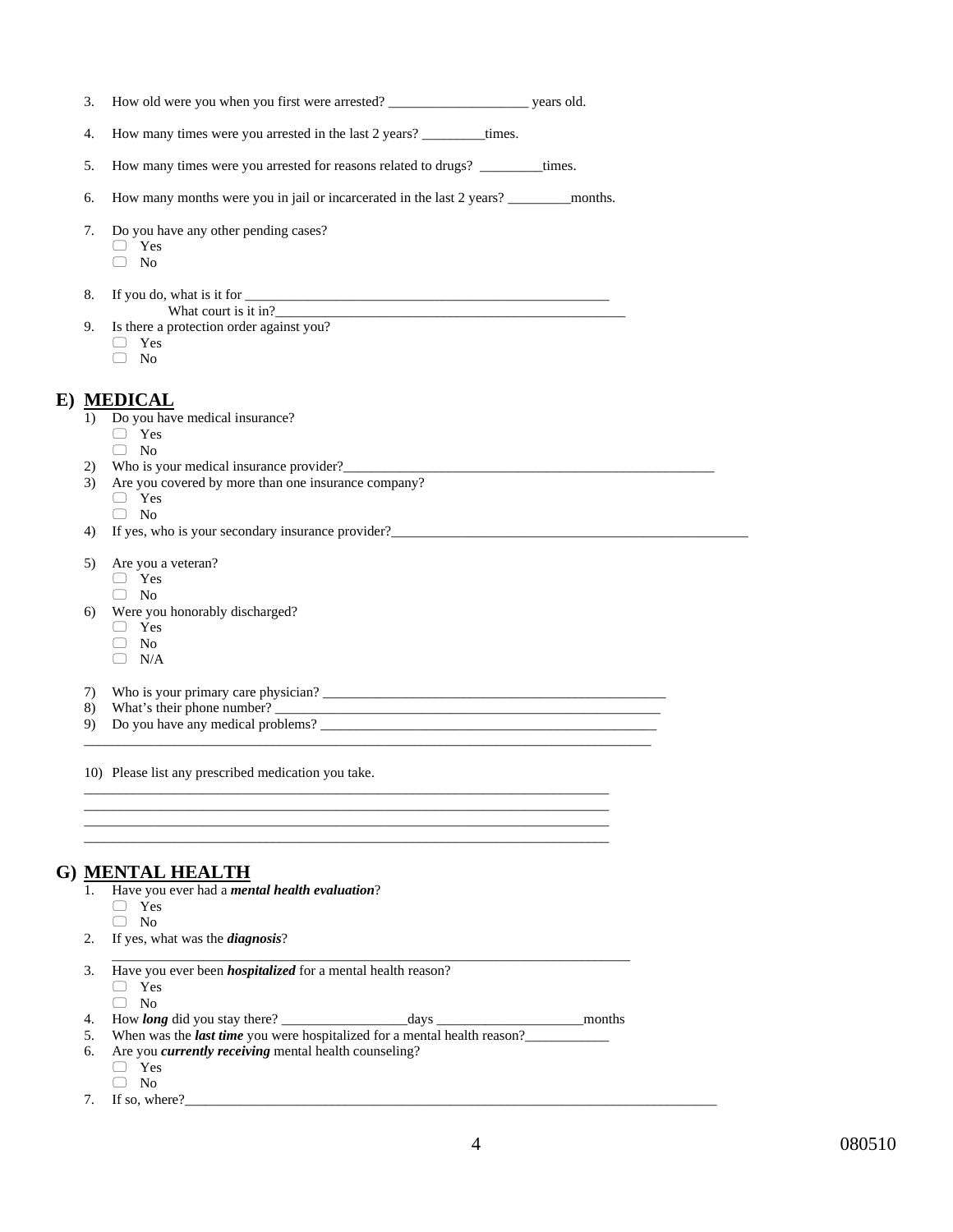- 8. Have you been prescribed any *medication* for your mental health diagnosis? Yes
	- $\hfill\Box\quad$  No
- 9. If so, what medications?
- 10. Have you ever tried to harm *yourself*?
	- Yes
	- $\Box$  No
- 11. Have you ever tried to harm *others*?
	- Yes
	- $\Box$  No
- 12. Do you *currently* think about harming yourself? Yes  $\Box$  No
- 13. If yes, please briefly describe the situation. \_\_\_\_\_\_\_\_\_\_\_\_\_\_\_\_\_\_\_\_\_\_\_\_\_\_\_\_\_\_
- 14. Have you ever been abused?
	- □ Yes
	- $\Box$  No
- 15. If yes please specify any of the following:
	- □ Sexually
	- **Physically**
	- Emotionally (Being yelled at, put down, neglected).

## **PRE-LINK**

- 4 Have you ever been in Treatment before? 1 Are you currently in treatment? Yes  $\Box$  No 2 If Yes, who is the treatment provider? 3 How many months have you been there? Yes  $\Box$  No 5 If Yes, how long ago did you attend? \_\_\_\_\_\_\_\_\_\_\_\_\_\_\_\_\_\_\_\_months. 6 If Yes, where? 7 How many months did you attend treatment? 8 Have you ever been in an Inpatient Facility? (Detox, Rehab, Residential) Yes  $\Box$  No 9 If Yes, how long ago were you inpatient? \_\_\_\_\_\_\_\_\_\_\_\_\_\_\_\_\_\_\_\_\_\_\_\_\_\_\_\_\_\_\_\_\_\_\_\_\_\_\_\_\_\_ 10 If Yes, where? 11 How many months did you spend inpatient? 12 Did you complete the program? Yes  $\Box$  No 13 Would you be willing to go to an inpatient facility for 28 days? Yes
	- $\Box$  No
	-

 $\bot$  , and the set of the set of the set of the set of the set of the set of the set of the set of the set of the set of the set of the set of the set of the set of the set of the set of the set of the set of the set of t  $\Box$  . The contribution of the contribution of the contribution of the contribution of the contribution of the contribution of the contribution of the contribution of the contribution of the contribution of the contributi  $\bot$  , and the set of the set of the set of the set of the set of the set of the set of the set of the set of the set of the set of the set of the set of the set of the set of the set of the set of the set of the set of t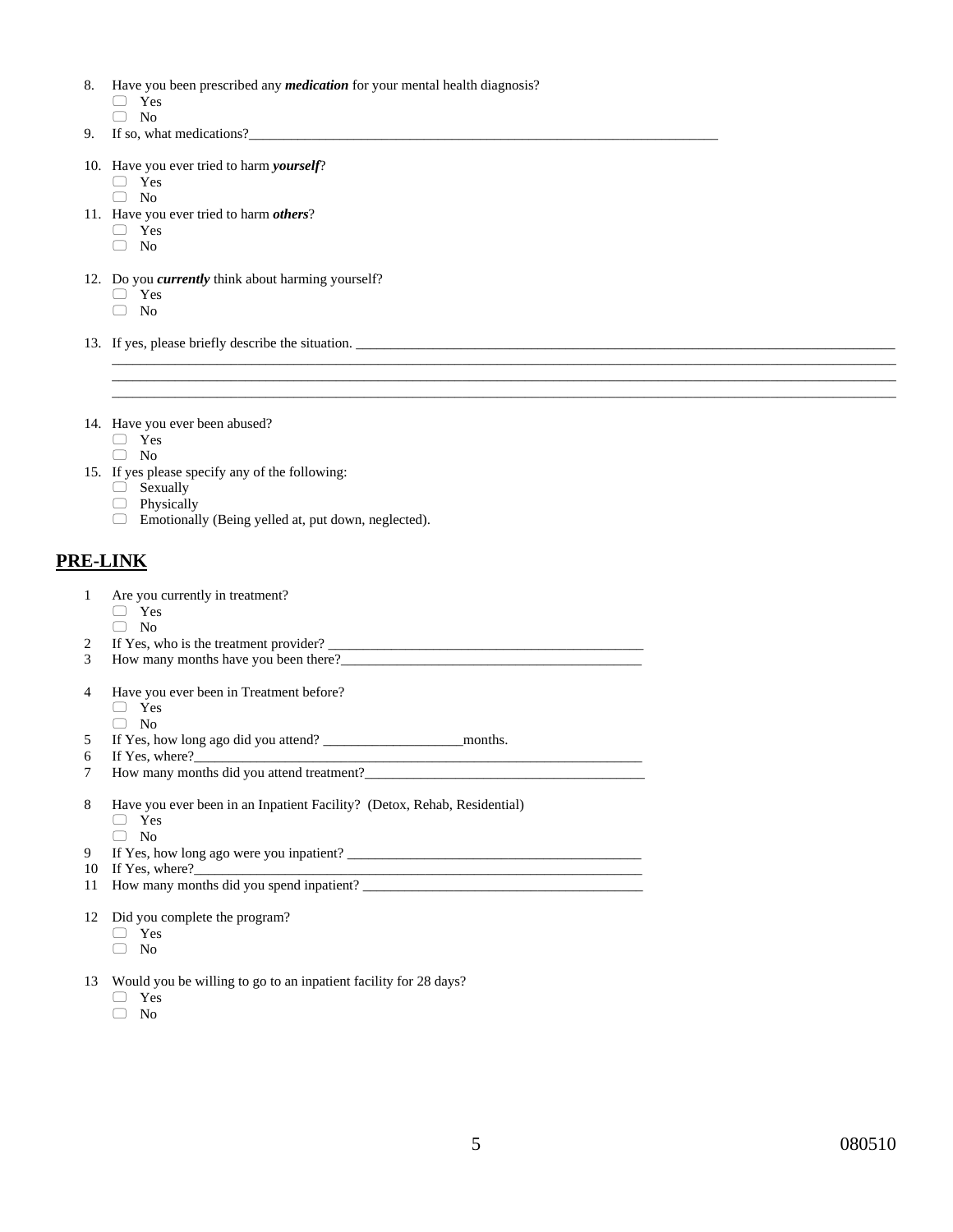## **H) DRUG INFORMATION -** Please *mark each of the drugs* which you most frequently use and answer the corresponding questions.

## **Alcohol**

- **Yes**
- **No**

What kind of alcohol do you usually drink? **(Check all that apply)** 

- □ Beer
- $\Box$  Liquor
- □ Wine

How much do (or DID) you drink when you drink?

- $\Box$  1-2 drinks
- $\Box$  3-4 drinks
- $\overline{\phantom{0}}$  5-6 drinks
- $\Box$  7-8 drinks
- $\Box$  9-10 drinks
- □ 11 or more drinks

How often do (or DID) you drink alcohol?

- Once a month
- □ Twice a month
- Every two weeks
- $\Box$  Once time a week
- $\Box$  2 times a week
- $\Box$  3 times a week
- $\Box$  4 times a week
- $\Box$  5 times a week
- $\Box$  6 times a week
- Daily
- $\Box$  Only on the WEEKENDS

At what age did you first start using alcohol?

- $\Box$  1-16
- $\Box$  17-20
- $\Box$  21-25
- $\Box$  26-30
- $\Box$  31+

#### When was the last time that you used alcohol?

- $\Box$  Within 1 day
- $\Box$  Within 2 days
- Within 3 days
- $\Box$  Within 1 week
- □ Within 2 weeks
- Within 1 month
- Within 3 months
- Within 6 months
- □ Within 1 year
- **More than a year**

How much did you drink the last time you used alcohol?

- $\Box$  1-2 drinks
- $\Box$  3-4 drinks
- $\Box$  5-6 drinks
- $\Box$  7-8 drinks
- $\Box$  9-10 drinks
- $\Box$  11 or more drinks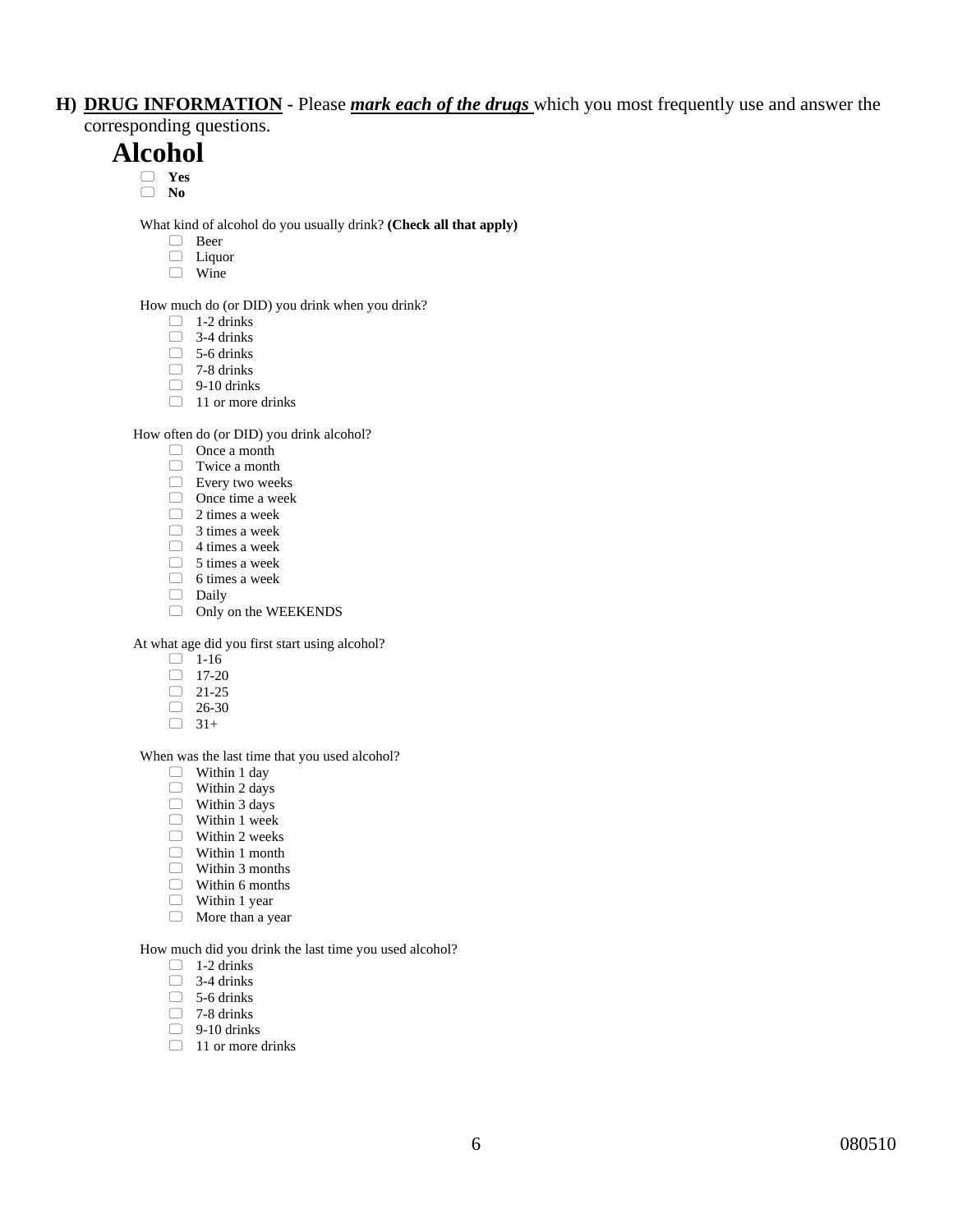# **Cocaine**

- **Yes**
- **No**

What kind of cocaine do you use? **(Check all that apply)** 

- Crack
- **Powder cocaine**

#### How do you take it? **(Check all that apply)**

- Smoke
- □ Sniff
- $\Box$  IV
- $\Box$  Other

How much do (or DID) you use when you regularly use cocaine at a time?

- $\Box$  \$0-\$4
- $\Box$  \$5-\$9
- $\Box$  \$10-\$14
- $\Box$  \$15-\$19
- $\Box$  \$20-\$29
- $\Box$  \$30-\$49
- $\Box$  \$50-\$99
- $\Box$  \$100 +

How often do (or DID) you use cocaine?

- □ Once a month
- □ Twice a month
- Every two weeks
- □ Once time a week
- $\Box$  2 times a week
- $\Box$  3 times a week
- $\Box$  4 times a week
- $\Box$  5 times a week
- $\Box$  6 times a week
- Daily
- Only on the WEEKENDS

At what age did you first start using cocaine?

- $\Box$  1-16
- $\Box$  17-20
- $\Box$  21-25
- $\Box$  26-30
- $\Box$  31+

When was the last time that you used cocaine?

- $\Box$  Within 1 day
- $\Box$  Within 2 days
- Within 3 days
- □ Within 1 week
- Within 2 weeks
- Within 1 month
- Within 3 months
- Within 6 months
- Within 1 year
- **More than a year**

How much did you use the last time you used cocaine?

- $\Box$  \$0-\$4
- $\Box$  \$5-\$9
- $\Box$  \$10-\$14
- $\Box$  \$15-\$19
- $\Box$  \$20-\$29
- $\Box$  \$30-\$49
- $\Box$  \$50-\$99
- $\Box$  \$100 +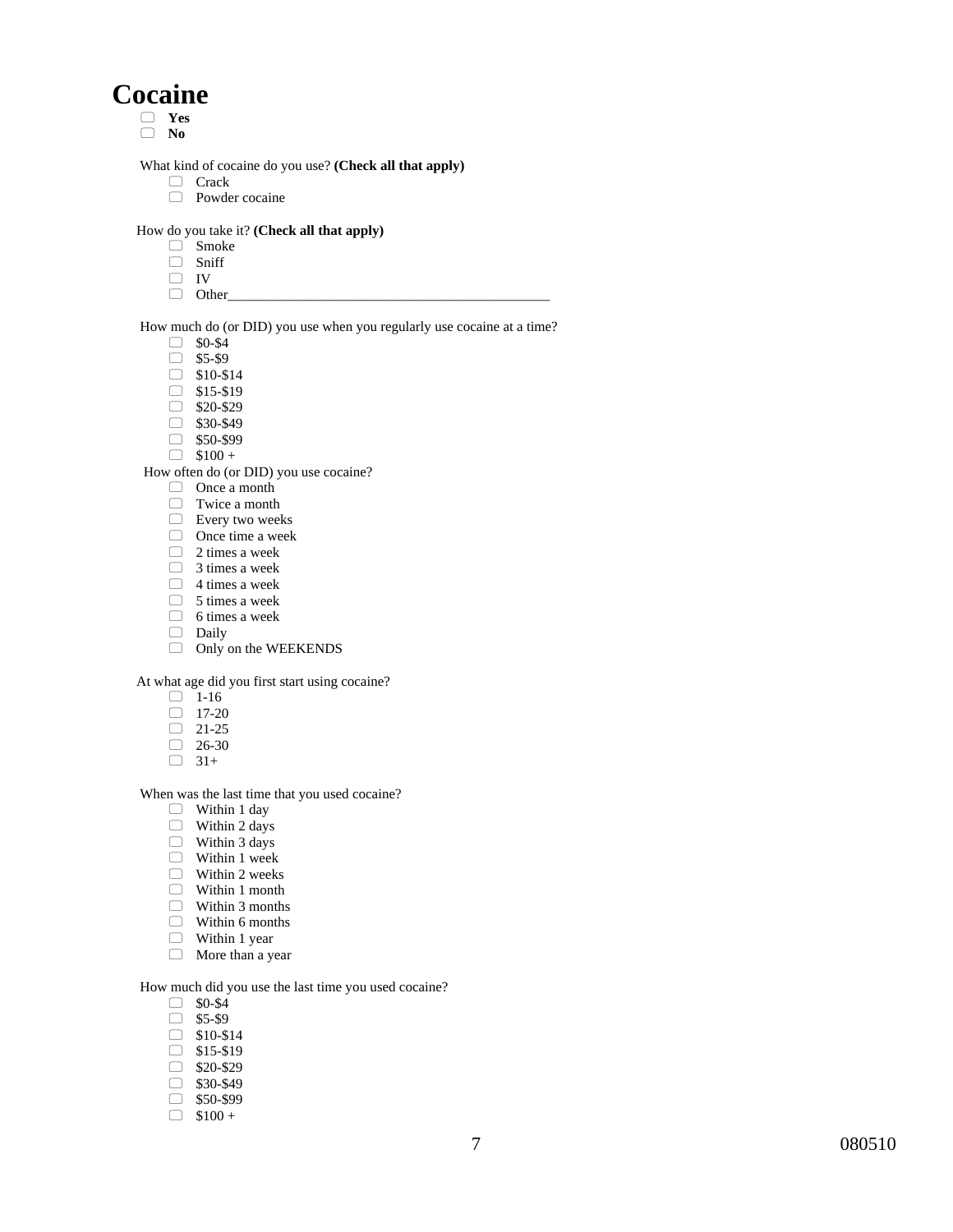# **Opiates (Heroin, pain killers, etc.)**

- $\Box$  Yes- If yes, what kind(s)?
- **No**

How do you take it? **(Check all that apply)** 

- Smoke
- □ Sniff
- $\Box$  IV
- $\Box$  Swallow
- $\Box$  Other

How much do (or DID) you use when you regularly use opiates at a time?

- $\Box$  \$0-\$4
- $\Box$  \$5-\$9
- $\Box$  \$10-\$14
- $\Box$  \$15-\$19
- $\Box$  \$20-\$29
- $\Box$  \$30-\$49
- $\Box$  \$50-\$99
- $\Box$  \$100 +

How often do (or DID) you use opiates?

- □ Once a month
- □ Twice a month
- $\qquad \qquad \Box \quad$  Every two weeks
- □ Once time a week
- $\Box$  2 times a week
- $\Box$  3 times a week
- $\Box$  4 times a week
- $\Box$  5 times a week
- $\Box$  6 times a week
- Daily
- Only on the WEEKENDS

At what age did you first start using opiates?

- $\Box$  1-16
- $\Box$  17-20
- $\Box$  21-25
- $\Box$  26-30
- $\Box$  31+

When was the last time that you used opiates?

- Within 1 day
- $\Box$  Within 2 days
- Within 3 days
- $\Box$  Within 1 week
- $\Box$  Within 2 weeks
- Within 1 month
- Within 3 months
- Within 6 months
- □ Within 1 year
- **More than a year**

How much did you use the last time you used opiates?

- $\Box$  \$0-\$4
- $\Box$  \$5-\$9
- $\Box$  \$10-\$14
- $\Box$  \$15-\$19
- $\Box$  \$20-\$29
- $\Box$  \$30-\$49
- $\Box$  \$50-\$99
- $\Box$  \$100 +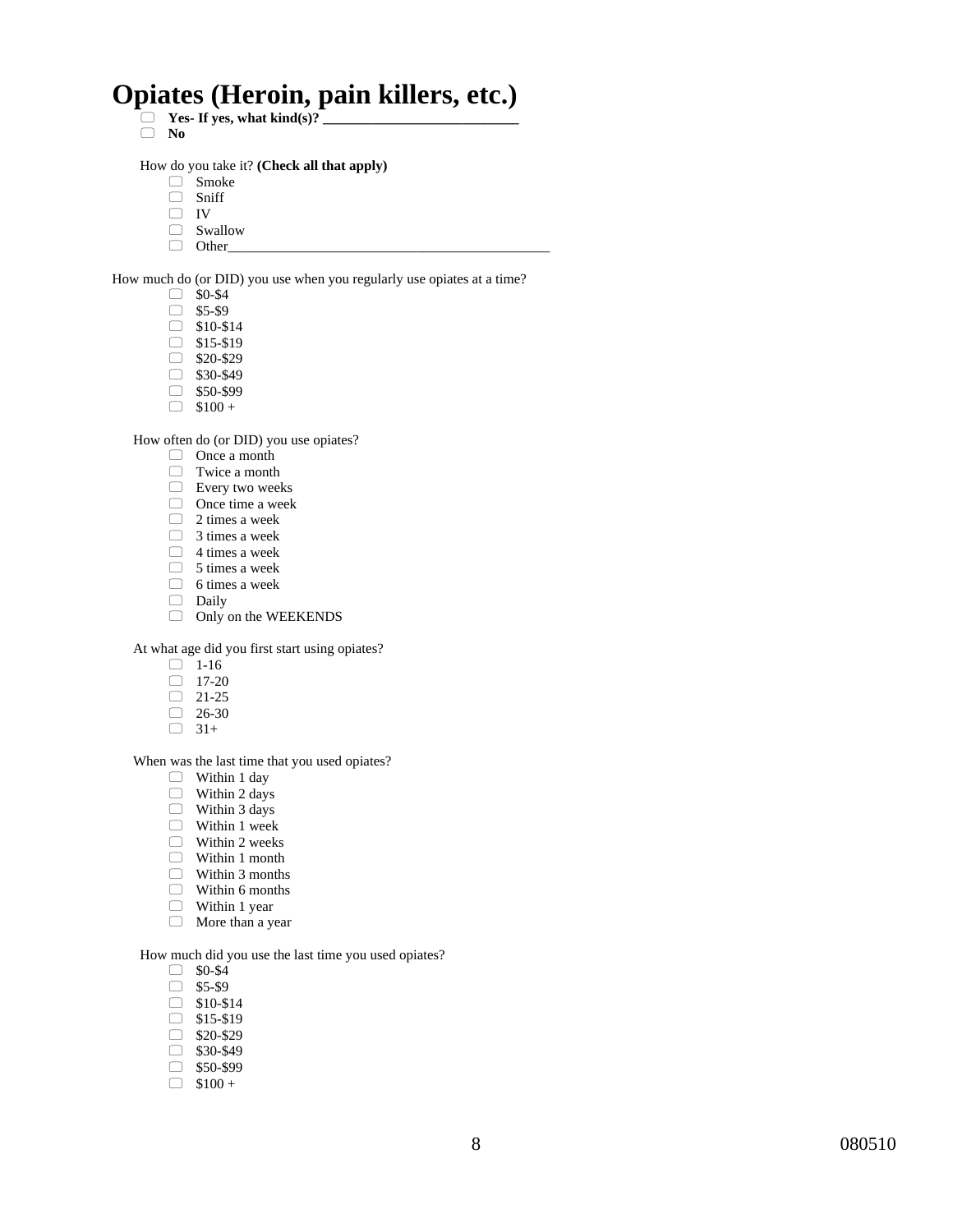# **Methamphetamines**

- **Yes**
- **No**

How do you take it? **(Check all that apply)** 

- Smoke
- □ Sniff
- $\Box$  Other

How much do (or DID) you use when you regularly use methamphetamines at a time?

- $\Box$  \$0-\$4
- $\Box$  \$5-\$9
- $\Box$  \$10-\$14  $\Box$  \$15-\$19
- $\Box$  \$20-\$29
- $\Box$  \$30-\$49
- $\Box$  \$50-\$99
- $\Box$  \$100 +

#### How often do (or DID) you use methamphetamines?

- $\Box$  Once a month
- Twice a month
- Every two weeks
- □ Once time a week
- $\Box$  2 times a week
- 3 times a week
- $\Box$  4 times a week
- $\Box$  5 times a week
- $\Box$  6 times a week
- Daily
- Only on the WEEKENDS

At what age did you first start using methamphetamines?

- $\Box$  1-16
- $\Box$  17-20
- $\Box$  21-25
- $\Box$  26-30
- $\Box$  31+

#### When was the last time that you used methamphetamines?

- Within 1 day
- $\Box$  Within 2 days
- Within 3 days
- Within 1 week
- $\Box$  Within 2 weeks
- Within 1 month
- $\Box$  Within 3 months
- Within 6 months
- □ Within 1 year
- **More than a year**

How much did you use the last time you used methamphetamines?

- $\Box$  \$0-\$4
- $\Box$  \$5-\$9
- $\Box$  \$10-\$14
- $\Box$  \$15-\$19
- $\Box$  \$20-\$29
- $\Box$  \$30-\$49
- $\Box$  \$50-\$99
- $\Box$  \$100 +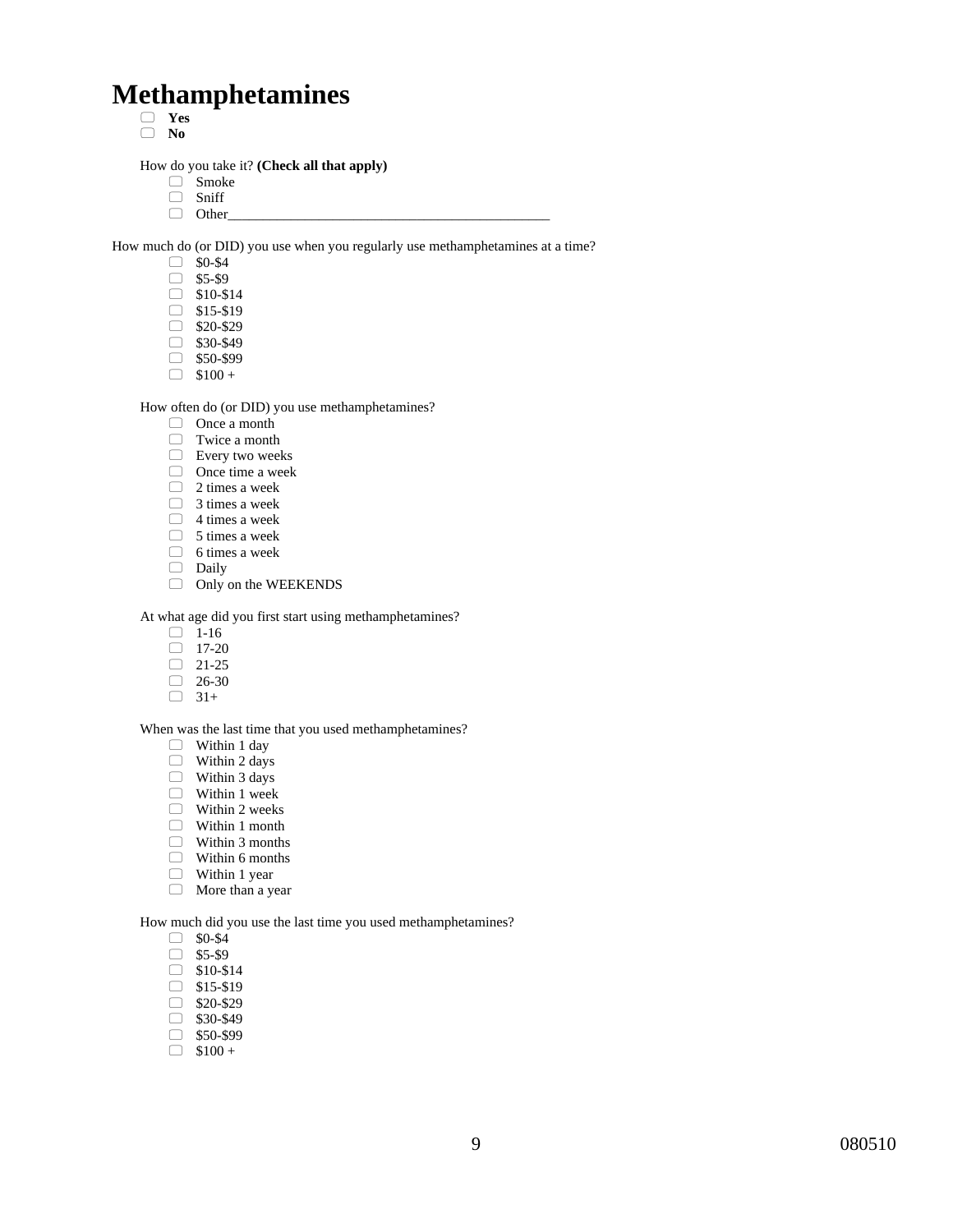# **THC (Marijuana)**

 **Yes No** 

How do you take it?

- Smoke
- □ Eat/Cook with it
- $\Box$  Other\_

How much do (or DID) you use when you regularly use marijuana at a time?

- $\Box$  \$0-\$4
- $\Box$  \$5-\$9
- $\Box$  \$10-\$14
- $\Box$  \$15-\$19
- $\Box$  \$20-\$29
- $\Box$  \$30-\$49
- $\Box$  \$50-\$99  $\Box$  \$100 +
- 

How often do (or DID) you use marijuana?

- Once a month
- Twice a month
- Every two weeks
- Once time a week
- $\Box$  2 times a week
- $\Box$  3 times a week
- $\Box$  4 times a week
- $\Box$  5 times a week
- $\Box$  6 times a week
- Daily
- Only on the WEEKENDS

At what age did you first start using marijuana?

- $\Box$  1-16
- $\Box$  17-20
- $\Box$  21-25
- $\Box$  26-30
- $\Box$  31+

When was the last time that you used marijuana?

- $\Box$  Within 1 day
- $\Box$  Within 2 days
- Within 3 days
- Within 1 week
- □ Within 2 weeks
- Within 1 month
- Within 3 months
- Within 6 months
- □ Within 1 year
- **More than a year**

How much did you use the last time you used marijuana?

- $\Box$  \$0-\$4
- $\Box$  \$5-\$9
- $\Box$  \$10-\$14
- $\Box$  \$15-\$19
- $\Box$  \$20-\$29
- $\Box$  \$30-\$49
- $\Box$  \$50-\$99
- $\Box$  \$100